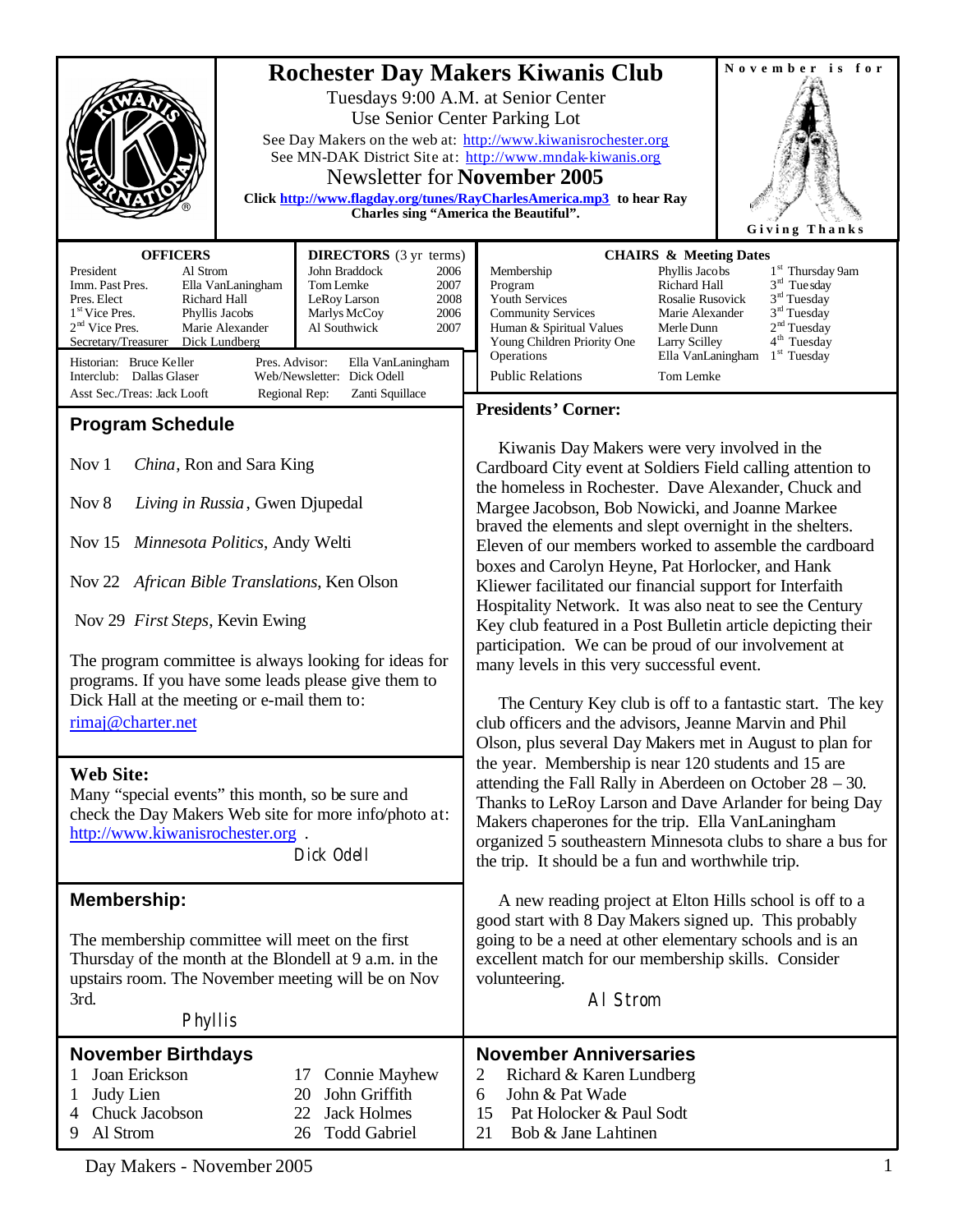| Secretary/Treasurers Report - Oct '05                                                                                                                                                                                         |                                                                                                                                                                                                                                                                                                                                  |
|-------------------------------------------------------------------------------------------------------------------------------------------------------------------------------------------------------------------------------|----------------------------------------------------------------------------------------------------------------------------------------------------------------------------------------------------------------------------------------------------------------------------------------------------------------------------------|
| Bank Balance as of 9/30/05:<br>\$13,390.17<br>\$10,382.66<br><b>Administrative Account:</b><br>2,596.73<br>Service Account:<br>\$                                                                                             | <b>Program-</b> Programs are scheduled through November.                                                                                                                                                                                                                                                                         |
| \$<br>334.60<br>Hockey/YCPO:<br>\$<br>76.18<br><b>Bike Repair:</b>                                                                                                                                                            | <b>Community Service-</b> We will attempt to recruit some<br>Century Key Club members to participate in Community<br>Food Response.                                                                                                                                                                                              |
| Day Makers on leave: Craig Martens                                                                                                                                                                                            | <b>Youth Services-</b> Reading programs at Riverside School<br>and Pinewood School are up and running. The Key Club                                                                                                                                                                                                              |
| September Service Hour Statistics: 925 hours by 52<br>members, 65% Participation.                                                                                                                                             | Fall Rally is coming up.                                                                                                                                                                                                                                                                                                         |
| <b>October 18, 2005 Board Meeting Highlights:</b>                                                                                                                                                                             | <b>IDD-</b> The HyVee coin container was not stolen, after all,<br>just misplaced. Phyllis has more HyVee coupon books to<br>sell at a four-dollar profit.                                                                                                                                                                       |
| The board discussed reimbursements for Key Club Fall<br>Rally. The Century Key Club has 15 members going<br>plus 2 Day Maker liaisons. We will pay on-third of the                                                            | <b>Public Relations - The new officers were listed in the Post</b><br>Bulletin.                                                                                                                                                                                                                                                  |
| Students and all of the liaisons registration and housing<br>fee. We will also contribute \$290 towards bus<br>transportation.                                                                                                | Richard Lundberg, Secretary/Treasurer                                                                                                                                                                                                                                                                                            |
| Richard and Ella will complete the club's annual report                                                                                                                                                                       | <b>Youth Services Committee:</b>                                                                                                                                                                                                                                                                                                 |
| and submit it to International by the deadline.                                                                                                                                                                               | The Key Club at Century H.S. sent 17 members to the<br>Convention in Aberdeen Oct. 28-30. LeRoy Larson and                                                                                                                                                                                                                       |
| The club is participating in the Elton Hills School<br>reading program. It does not need approval since it is<br>part of our school district project.                                                                         | Dave Arlander accompanied the group. Terrific Kids<br>Program at Riverside Elementary School has started as<br>well as the after school tutoring program at Pinewood                                                                                                                                                             |
| The annual Chili Feed to benefit the Rochester Senior<br>Center is scheduled for March 4, 2006. Our club is in<br>charge this time under the Community Services                                                               | Elem. School and the Reading Program at Elton Hills<br>Elem. School.<br>Rosalie Rusovick, Committee Chairperson                                                                                                                                                                                                                  |
| Committee. The committee will appoint a coordinator.                                                                                                                                                                          | <b>Community Services:</b>                                                                                                                                                                                                                                                                                                       |
| The board discussed a gradual decline in Happy Bucks<br>contributions over the past few years. One reason may<br>be the time crunch at the end of the meeting. We will<br>try passing the bucket earlier, during the program. | Christmas Anonymous will have the donation center at<br>Wesley Hall, Christ Methodist Church the week of<br>November 28th. Many volunteers are needed to help sort<br>the donations of food, toys and clothing.                                                                                                                  |
| Several members are responsible for making various<br>kinds of certificates. There will be an attempt made to<br>consolidate these in one place, or share responsibility,<br>for backup in case of absences etc.              | The week of December 3rd the real work begins. We<br>have many Daymaker volunteers plus some Kiwanians<br>from the other clubs to bring in the totes, food, things from<br>storage and the whole week is spent setting up the store<br>which opens on December 10th. After the store closes at                                   |
| The member picture board is not up to date. The board<br>asked the Membership Committee to resolve.                                                                                                                           | 3:00pm, the next two hours are spent with many hard<br>working volunteers taking down the displays and cleaning<br>up the church.                                                                                                                                                                                                |
| <b>COMMITTEE REPORTS</b>                                                                                                                                                                                                      |                                                                                                                                                                                                                                                                                                                                  |
| <b>Membership-</b> First meeting of new Kiwanis year will<br>be Thursday of this week. We will start the year at 76<br>members, and have a goal of 81 members by<br>September 30, 2006.                                       | For those of us who have witnessed this process yearly<br>it is truly a miracle and could not be accomplished without<br>the help of all the loyal Day Makers. When the signup<br>sheets are passed around this year be sure to sign up if you<br>have never been involved before. It is an experience you<br>will never forget. |
|                                                                                                                                                                                                                               |                                                                                                                                                                                                                                                                                                                                  |